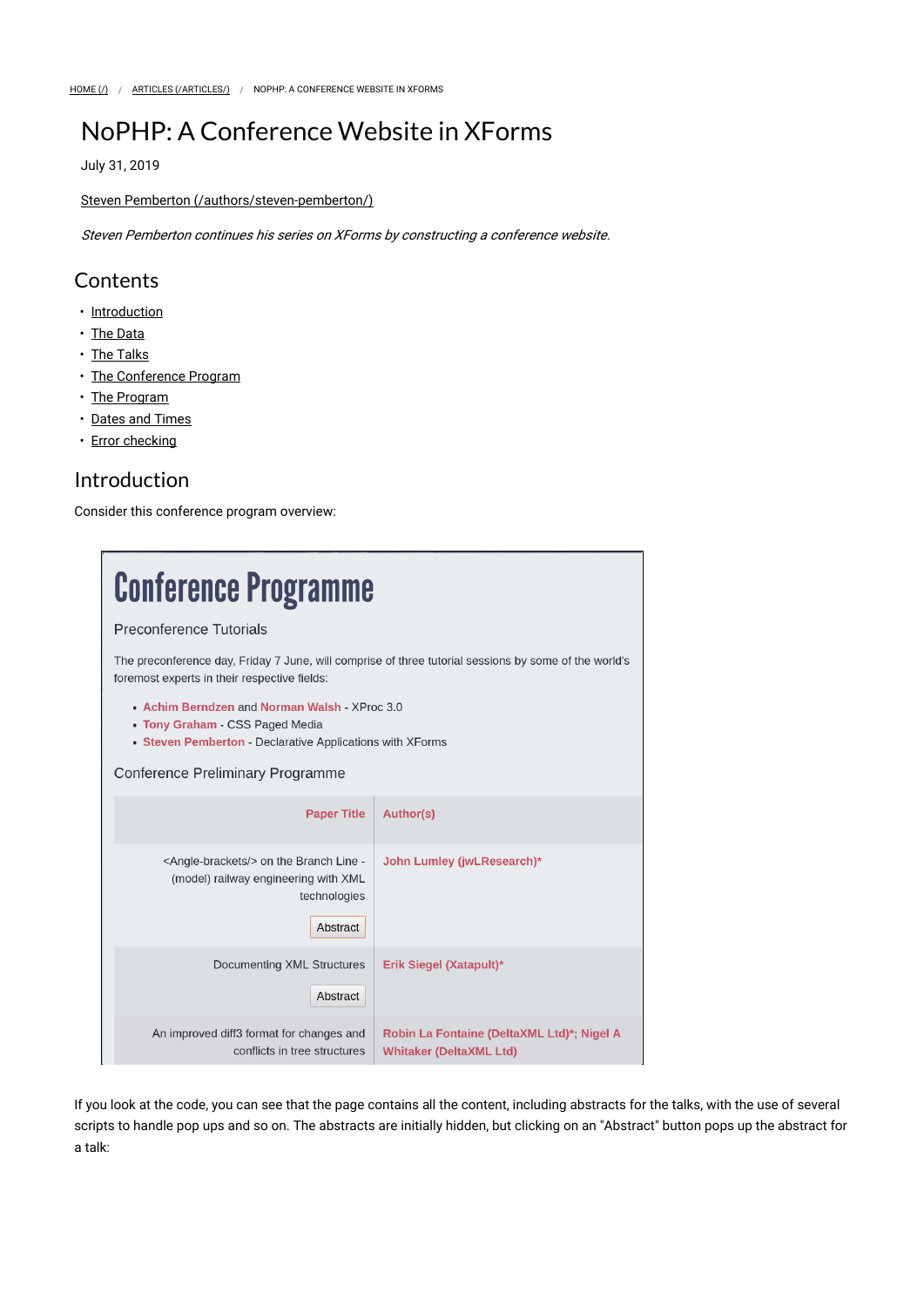| <b>Tam</b>                                                                | Documenting XML Structures                                                                                                                                                                                                                                                                                                                                          |       |         |
|---------------------------------------------------------------------------|---------------------------------------------------------------------------------------------------------------------------------------------------------------------------------------------------------------------------------------------------------------------------------------------------------------------------------------------------------------------|-------|---------|
| June, will com<br>ve fields:<br>nan Walsh →<br>d Media<br>rative Applical | There are lots of XML structures that need some kind of end-user<br>documentation to be able to use them effectively. Its not easy to<br>come up with a format that is both easy to understand and easy<br>to create and maintain. Existing software for this is not always<br>helpful. This talk will explore the this subject and look at from<br>various angles. |       | E١<br>υ |
| ogramme                                                                   |                                                                                                                                                                                                                                                                                                                                                                     | Close |         |
| <b>Paper Title</b>                                                        | <b>Author(s)</b>                                                                                                                                                                                                                                                                                                                                                    |       |         |

Let's do this with XForms.

## The Data

Firstly, we don't want the data about the talks in the page. The talks will be stored in two files, the tutorials:

```
<tutorials when="Friday 7 June"> 
    <talk>
      <title>XProc 3.0</title>
       <author>Achim Berndzen</author> 
       <author>Norman Walsh</author> 
   \langle/talk>
    <talk>
      <title>CSS Paged Media</title>
       <author>Tony Graham</author> 
   \langle/talk>
    <talk>
       <title>Declarative Applications with XForms</title> 
       <author>Steven Pemberton</author> 
   \langle/talk>
</tutorials>
```
and similar for the talks, but with abstracts: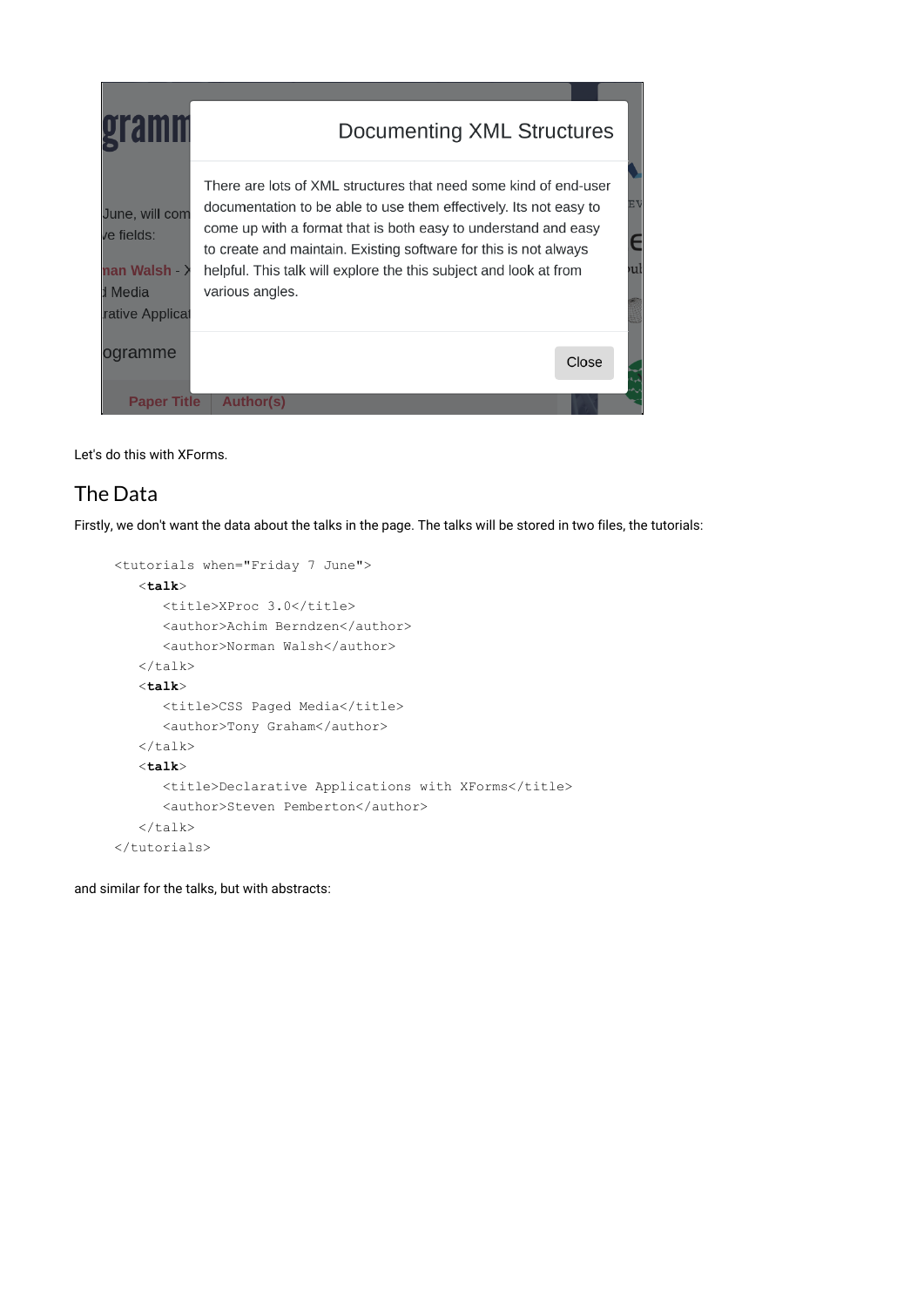```
<talks> 
    <talk>
      <title>&lt; Angle-brackets/&gt; on the Branch Line
              - (model) railway engineering with XML technologies</title>
       <abstract> 
          <p>[Elided]</p> 
       </abstract> 
       <author>John Lumley (jwLResearch)*</author> 
   \langle/talk>
    <talk>
       <title>Documenting XML Structures</title> 
       <abstract> 
          <p>[Elided]</p> 
       </abstract> 
       <author>Erik Siegel (Xatapult)*</author> 
   \langle/talk>
    <talk>
       etc.
```
We create two instances to store that data:

```
<instance id="tutorials" src="tutorials.xml"/> 
<instance id="talks" src="talks.xml"/>
```
Since this is to be generic, so that it can also be used in future years, we've added the date to the top element of the tutorials data. Now we can start displaying. Starting with the tutorials, we'll begin with the prelude. The group element sets the context for the enclosed bit so that all enclosed references will by default be to data in the tutorials instance. Since we don't know how many tutorials there will be each year we let XForms do the work, by outputting a count of the talks.

```
<group ref="instance('tutorials')">
   <label class="h2">Preconference Tutorials</label> 
  The preconference day, <output ref="@when"/>,
  will comprise of <output value="count(talk)"/>
   tutorial sessions by some of the world's foremost experts in their respective fields:
```
Now we can output the list of tutorials. Note that it deals with more than one author:

```
<repeat ref="talk">
    <output class="title" ref="title"/>
    <repeat ref="author">
       <output class="author" ref="."/> 
   </repeat>
\langle/repeat>
```
which, with suitable CSS, looks like this: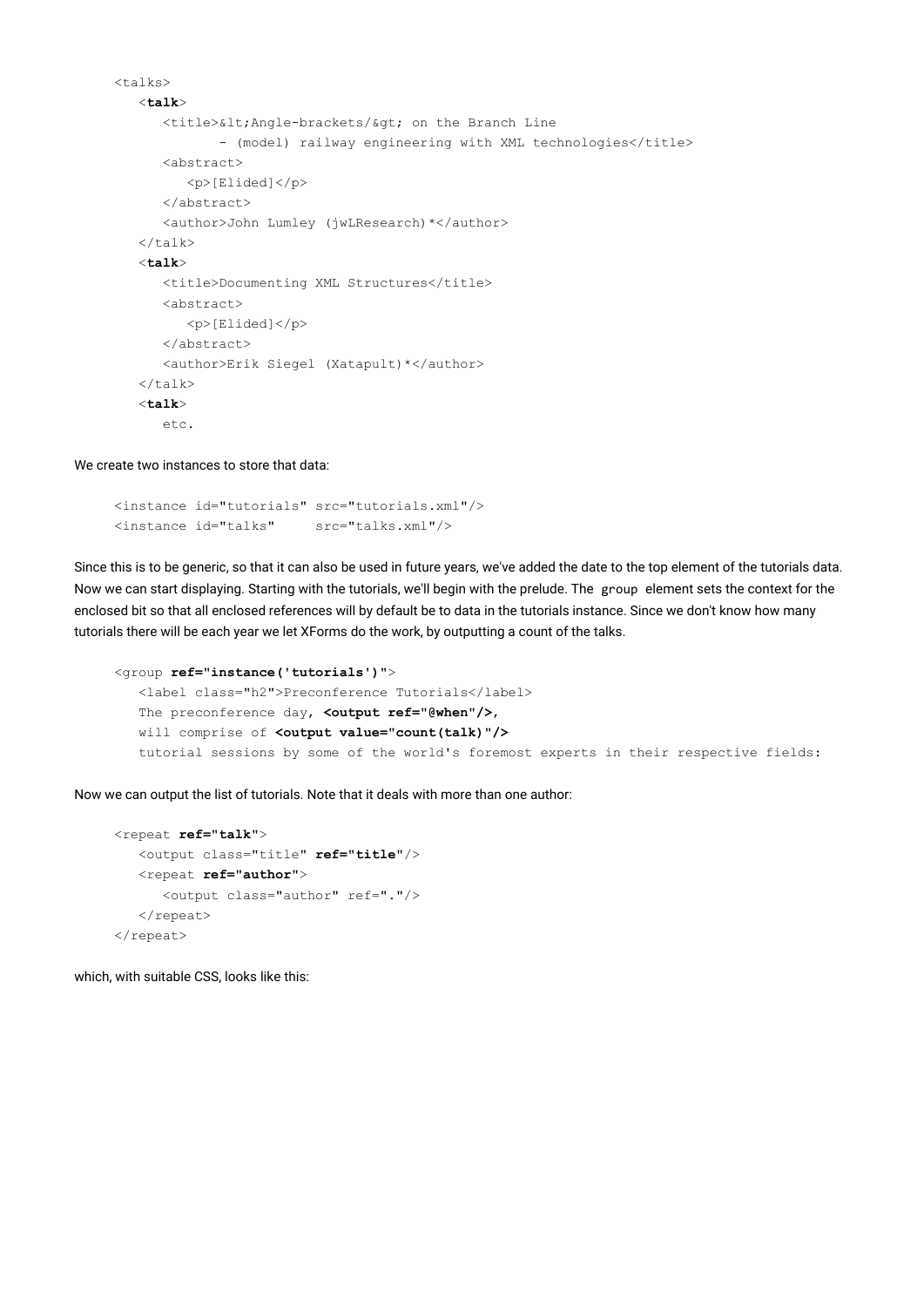### **Conference Programme**

#### **Preconference Tutorials**

The preconference day, Friday 7 June, will comprise of 3 tutorial sessions by some of the world's foremost experts in their respective fields:

**XProc 3.0** *Achim Berndzen Norman Walsh*

**CSS Paged Media** *Tony Graham* **Declarative Applications with XForms** *Steven Pemberton*

Source (https://homepages.cwi.nl/~steven/forms/examples/xmlcom/conference/conference1.xhtml)

## The Talks

These are treated in the same way, except we now want to add a button to display the abstract. It starts the same:

```
 <group ref="instance('talks')">
   <repeat ref="talk"> 
      <output class="title" ref="title"/> 
      <repeat ref="author"> 
         <output class="author" ref="."/> 
     </repeat>
```
Then comes the button to show the abstract:

```
 <trigger ref="abstract">
    <label>Abstract</label> 
    <action ev:event="DOMActivate"> 
       <toggle case="show"/> 
    </action> 
 </trigger>
```
Attaching the trigger like this to the abstract ( ref="abstract" ) means that if there is no abstract, there'll be no button (we've removed the abstract from one of the talks below to show this working).

When the trigger is clicked on, or otherwise activated, a DOMActivate event is sent. This causes the toggle element to be processed.

The toggle element causes a case of a switch element to be activated. Switch has a number of cases, only one of which is visible at a time. Initially by default the first is visible, and a different one can be activated with a toggle. In this case, we have a switch with two cases, one which shows nothing, and the other that shows the abstract:

```
 <switch> 
    <case id="hide"/>
    <case id="show">
       ... this is where we display the abstract ... 
    </case> 
 </switch>
```
To display the abstract, we repeat over the paragraphs of the data. This is preceded by a trigger to hide the abstract again by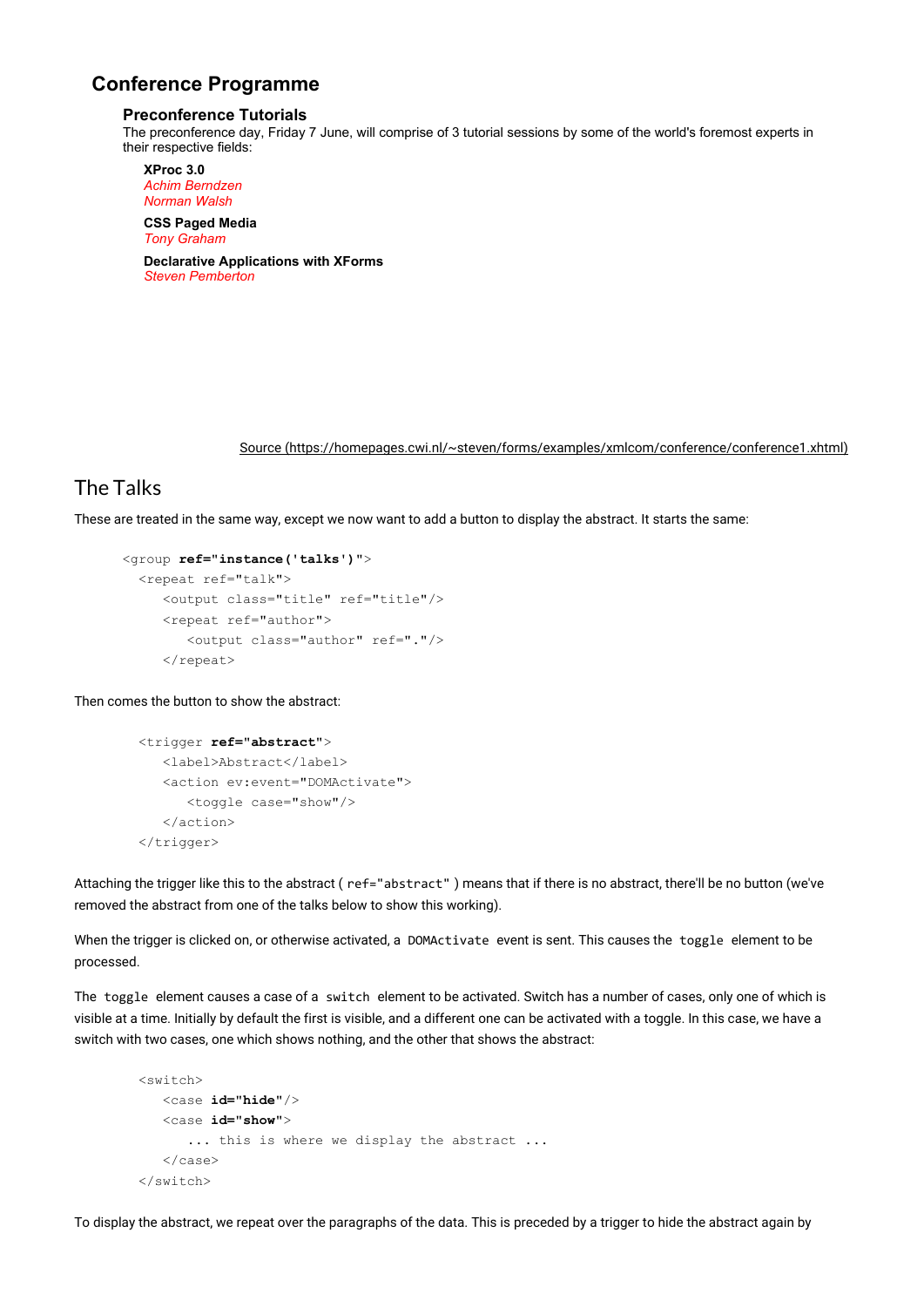#### activating the other case:

```
<group ref="abstract" class="abstract"> 
    <trigger>
       <label>×</label> 
       <action ev:event="DOMActivate"> 
         <toggle case="hide"/>
       </action> 
    </trigger> 
   <repeat ref="p">
       <output class="p" ref="."/> 
   \langle/repeat>
</group>
```
This looks like this (try it):

| John Lumley (jwLResearch)*                                                              | <angle-brackets></angle-brackets> on the Branch Line - (model) railway engineering with XML technologies |
|-----------------------------------------------------------------------------------------|----------------------------------------------------------------------------------------------------------|
| <b>Abstract</b>                                                                         |                                                                                                          |
| <b>Documenting XML Structures</b><br>Erik Siegel (Xatapult)*                            |                                                                                                          |
| Abstract                                                                                |                                                                                                          |
| Robin La Fontaine (DeltaXML Ltd)*<br>Nigel A Whitaker (DeltaXML Ltd)<br><b>Abstract</b> | An improved diff3 format for changes and conflicts in tree structures                                    |
| Scrap the App, Keep the Data<br>Barnabas Davoti (Ovitas AS)*                            |                                                                                                          |
| Peter Flynn (Silmaril Consultants)*<br><b>Abstract</b>                                  | Software we have lost — the mortar that held the bricks together                                         |
|                                                                                         | Beyond the brick, for the past in the future, you find the archive!                                      |

Source (https://homepages.cwi.nl/~steven/forms/examples/xmlcom/conference/conference2.xhtml)

 $\widehat{\phantom{a}}$ 

 $\checkmark$ 

This doesn't pop up the abstract, but just makes it visible. Should popping up be essential to the user experience, then we just change the CSS for that. You really don't need Javascript for these purposes:

#### **Conference Preliminary Programme**

*J i K i ki (U i it f B i ht )*

**<Angle-brackets/> on the Branch Line - (model) railway engineering with XML technologies** *John Lumley (jwLResearch)\** **Abstract Documenting XML Structures** *Erik Siegel (Xatapult)\** **Abstract An improved diff3 format for changes and conflicts in tree structures** *Robin La Fontaine (DeltaXML Ltd)\* Nigel A Whitaker (DeltaXML Ltd)* **Abstract Scrap the App, Keep the Data** *Barnabas Davoti (Ovitas AS)\** **Software we have lost — the mortar that held the bricks together** *Peter Flynn (Silmaril Consultants)\** **Abstract**

**Beyond the brick, for the past in the future, you find the archive!** *Karin Bredenberg (The Swedish National Archives)\**

Source (https://homepages.cwi.nl/~steven/forms/examples/xmlcom/conference/conference3.xhtml)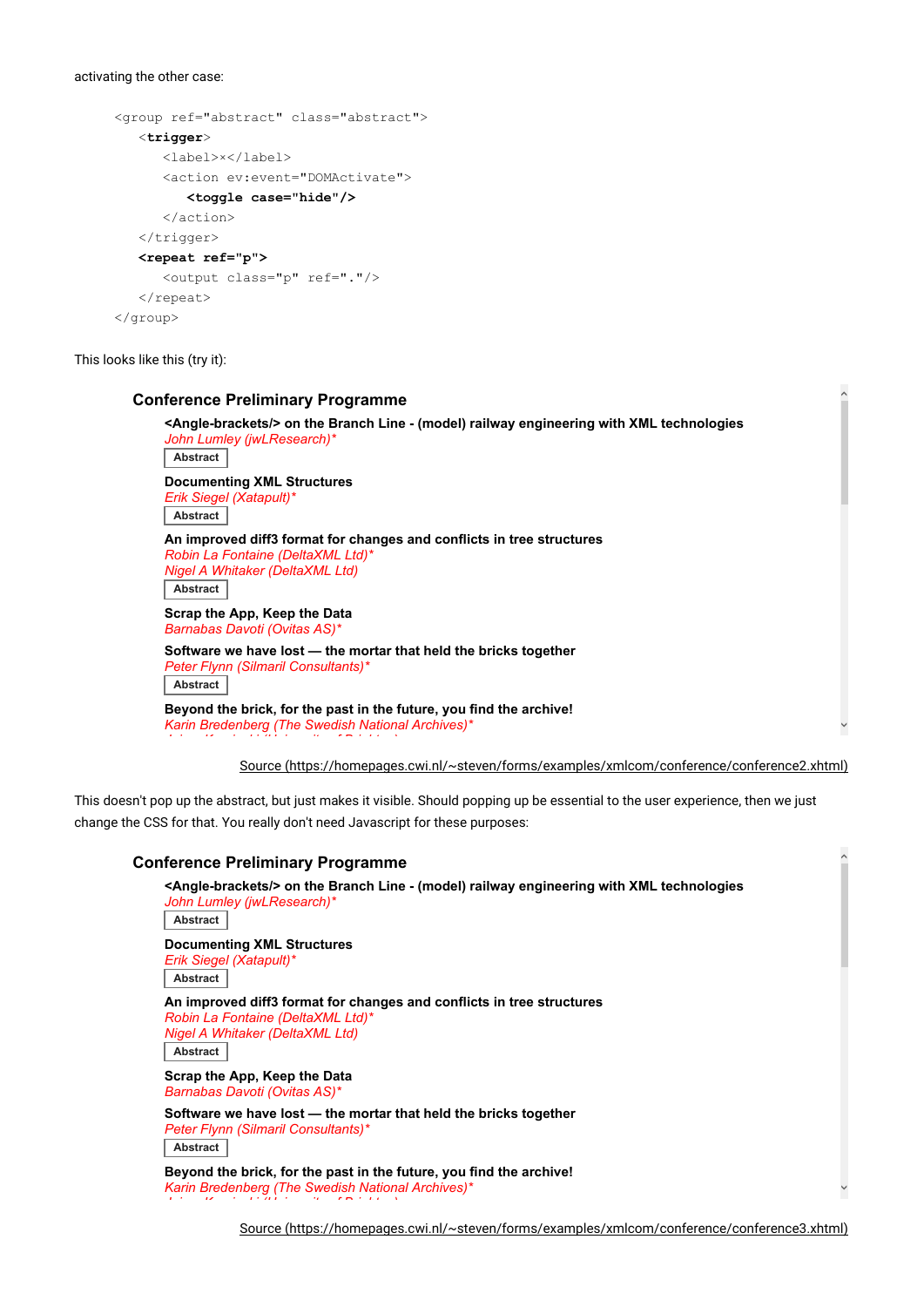If your complaint is that it is formatted differently to the original, well, we just change the CSS for that as well (this isn't a CSS tutorial, but if you need a hint, we've used display: inline-block ).

| <b>Conference Preliminary Programme</b>                                                                                           |                                                                      |  |
|-----------------------------------------------------------------------------------------------------------------------------------|----------------------------------------------------------------------|--|
| <angle-brackets></angle-brackets> on the Branch Line -<br>(model) railway engineering with XML<br>technologies<br><b>Abstract</b> | John Lumley (jwLResearch)*                                           |  |
| <b>Documenting XML Structures</b><br>Abstract                                                                                     | Erik Siegel (Xatapult)*                                              |  |
| An improved diff3 format for changes and<br>conflicts in tree structures<br>Abstract                                              | Robin La Fontaine (DeltaXML Ltd)*<br>Nigel A Whitaker (DeltaXML Ltd) |  |
| Scrap the App, Keep the Data                                                                                                      | Barnabas Davoti (Ovitas AS)*                                         |  |
| Software we have lost - the mortar that<br>held the bricks together<br>Abstract                                                   | <b>Peter Flynn (Silmaril Consultants)*</b>                           |  |
| Beyond the brick, for the past in the<br>future, you find the archive!                                                            | Karin Bredenberg (The Swedish National<br>Archives)*                 |  |

Source (https://homepages.cwi.nl/~steven/forms/examples/xmlcom/conference/conference3a.xhtml)

 $\widehat{\phantom{a}}$ 

 $\checkmark$ 

Finally, if a popping up animation is your thing, you can add that with a bit of CSS as well. (Look up CSS animations to discover how this was done.)

### **Conference Preliminary Programme <Angle-brackets/> on the Branch Line - (model) railway engineering with XML technologies** *John Lumley (jwLResearch)\** **Abstract Documenting XML Structures** *Erik Siegel (Xatapult)\** **Abstract An improved diff3 format for changes and conflicts in tree structures** *Robin La Fontaine (DeltaXML Ltd)\* Nigel A Whitaker (DeltaXML Ltd)* **Abstract Scrap the App, Keep the Data** *Barnabas Davoti (Ovitas AS)\** **Software we have lost — the mortar that held the bricks together** *Peter Flynn (Silmaril Consultants)\** **Abstract Beyond the brick, for the past in the future, you find the archive!** *Karin Bredenberg (The Swedish National Archives)\* J i K i ki (U i it f B i ht )* Source (https://homepages.cwi.nl/~steven/forms/examples/xmlcom/conference/conference4.xhtml)

## The Conference Program

Later, the conference changed the page to include the timings. Let's adapt.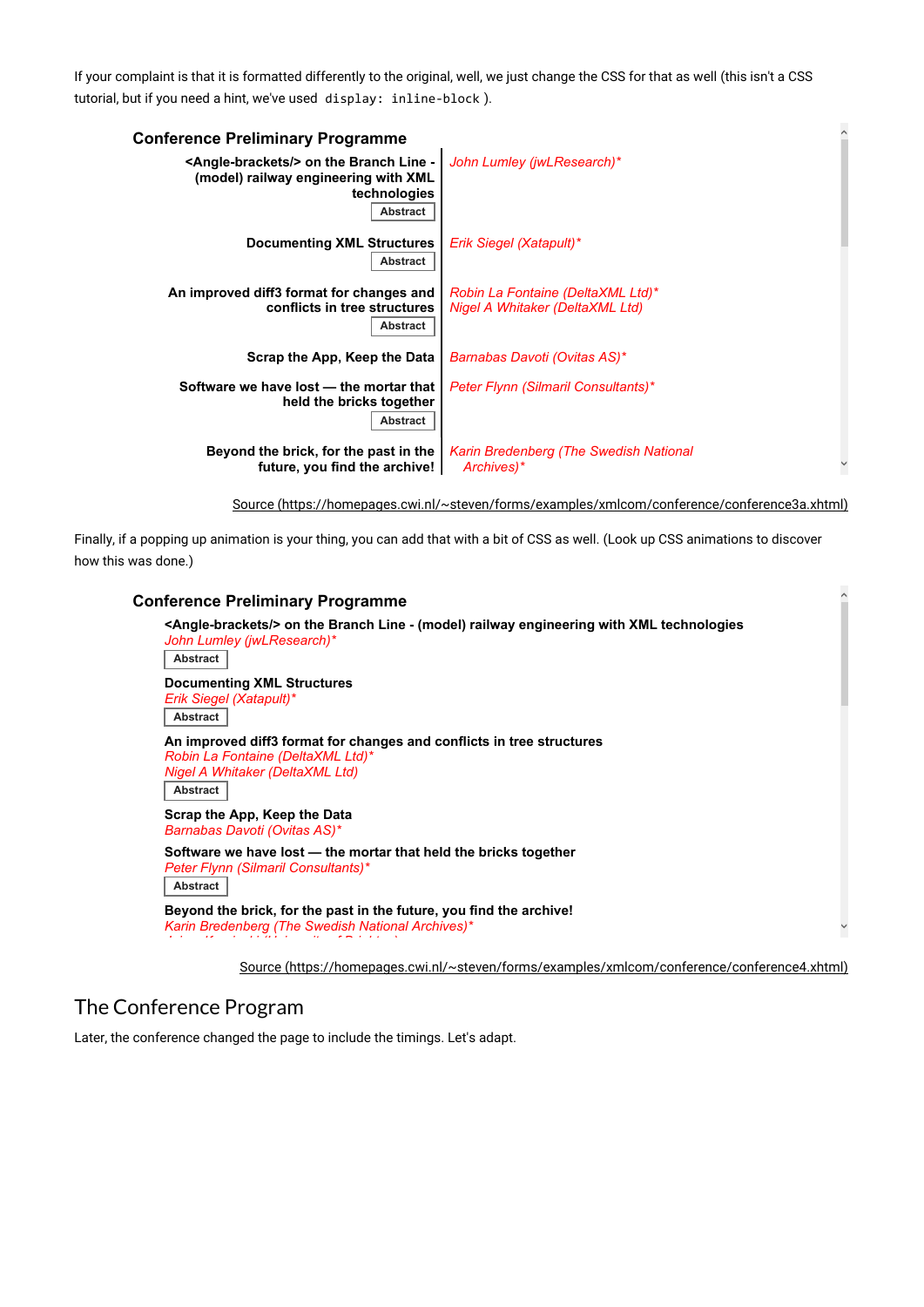|                            | Conference Preliminary Programme                                                                                    |  |  |
|----------------------------|---------------------------------------------------------------------------------------------------------------------|--|--|
| Friday - Saturday - Sunday |                                                                                                                     |  |  |
| Friday                     |                                                                                                                     |  |  |
| 0845-0930                  | Registration                                                                                                        |  |  |
| 0930-1100                  | <b>Declarative Applications with XFormsDeclarative Applications with XForms</b><br>Steven Pemberton (CWI Amsterdam) |  |  |
| 1100-1130                  | <b>Break</b>                                                                                                        |  |  |
| 1130-1300                  | XProc 3.0<br>Achim Berndzen and Norman Walsh                                                                        |  |  |
| 1300-1400                  | Lunch                                                                                                               |  |  |
| 1400-1530                  | XProc 3.0 (cont'd)<br>Achim Berndzen and Norman Walsh                                                               |  |  |
| 1530-1600                  | <b>Break</b>                                                                                                        |  |  |
| 1600-1730                  | Paged Media                                                                                                         |  |  |
| Saturday                   |                                                                                                                     |  |  |

## The Program

Our options here are to reorder and add times to the talks document we created, or to create a separate program document.

Let's do that.

The program consists of a number of days, and each day consists of a number of slots. A slot has a start and end time, and a title:

```
<program> 
    <day which="Friday"> 
      <slot start="08:45" end="09:30">Registration</slot> 
      <slot start="09:30" end="11:00">Declarative Applications with XForms</slot> 
      <slot start="11:00" end="11:30">Break</slot> 
      <slot start="11:30" end="13:00">XProc 3.0</slot> 
      <slot start="13:00" end="14:00">Lunch</slot> 
      <slot start="14:00" end="15:30">XProc 3.0 (cont'd)</slot> 
      <slot start="15:30" end="16:00">Break</slot> 
       <slot start="16:00" end="17:30">CSS Paged Media</slot> 
   \langle day>
    <day which="Saturday"> 
      <slot start="08:45" end="09:30">Registration</slot> 
       <slot start="09:30" end="10:15">Everyone Knows What a Dragon Looks Like</slot>
```
etc.

To display this we repeat over the days, and for each day, repeat over the slots: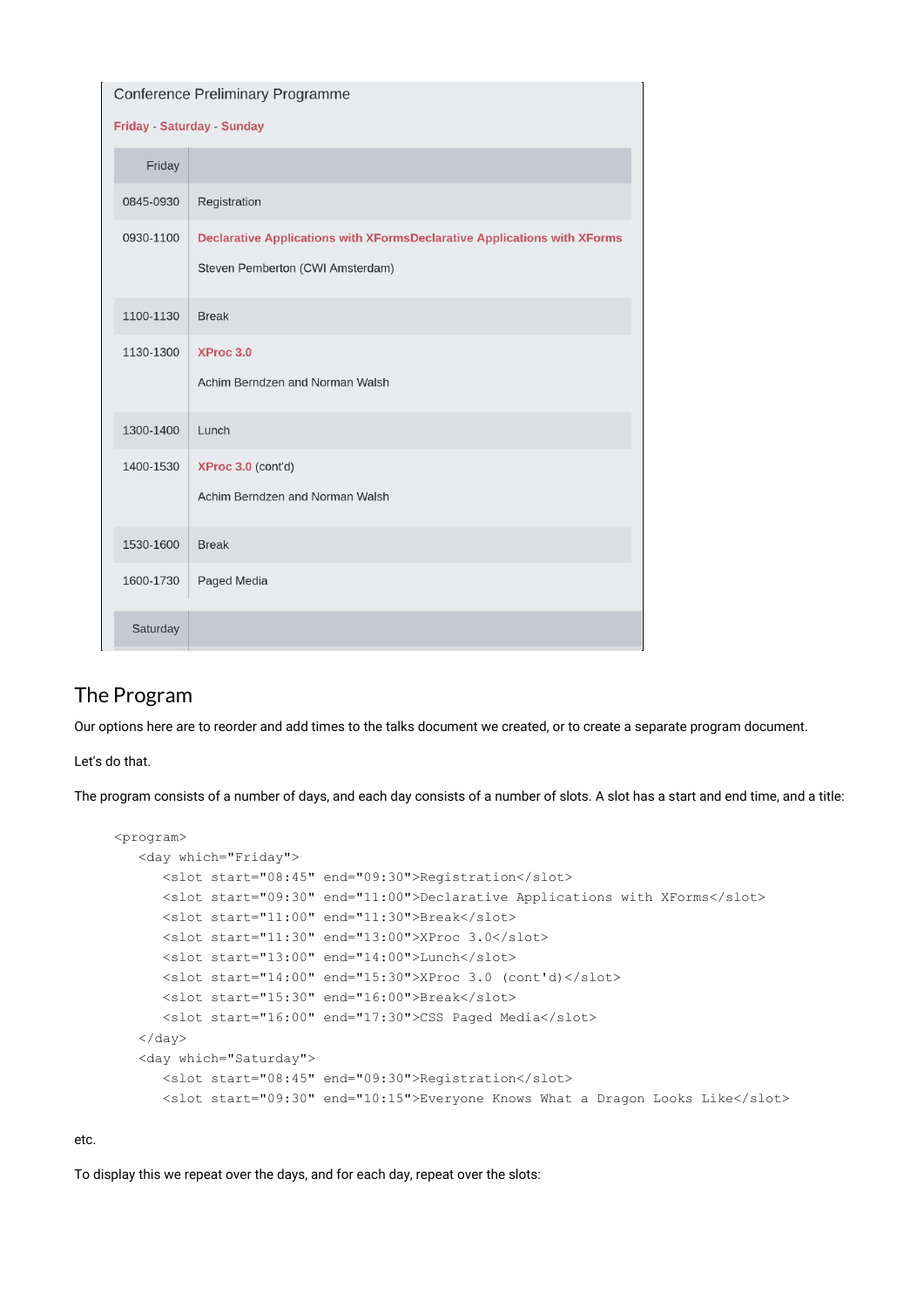```
<repeat ref="instance('program')/day">
```

```
 <output class="h2" value="@which"/> 
    <repeat ref="slot">
       <output class="times" value="concat(@start, '–', @end)"/> 
       <output class="entry" ref="."/> 
   </repeat>
\langle / repeat>
```
Here's what this looks like:

### Friday

| 08:45-09:30 | Registration                                                           |              |
|-------------|------------------------------------------------------------------------|--------------|
| 09:30-11:00 | Declarative Applications with XForms                                   |              |
| 11:00-11:30 | <b>Break</b>                                                           |              |
| 11:30-13:00 | XProc 3.0                                                              |              |
| 13:00-14:00 | Lunch                                                                  |              |
| 14:00-15:30 | XProc 3.0 (cont'd)                                                     |              |
| 15:30-16:00 | <b>Break</b>                                                           |              |
| 16:00-17:30 | CSS Paged Media                                                        |              |
| Saturday    |                                                                        |              |
| 08:45-09:30 | Registration                                                           |              |
| 09:30-10:15 | Everyone Knows What a Dragon Looks Like                                |              |
| 10:15-11:00 | Beyond the brick, for the past in the future, you find the<br>archive! |              |
| 11:00-11:30 | <b>Break</b>                                                           |              |
| 11:30-12:00 | Software we have lost — the mortar that held the bricks<br>together    |              |
| 12:00-12:30 | xprocedit, A Browser-Based Open-Source XProc Editor                    |              |
| 12:30-13:00 | Generating documents from XQuery annotations                           | $\checkmark$ |
|             |                                                                        |              |

Source (https://homepages.cwi.nl/~steven/forms/examples/xmlcom/conference/conference5.xhtml)

 $\widehat{\phantom{a}}$ 

This of course is still missing the authors and the abstract. We get those from the talks instance by finding the talk whose title is the same as the entry in the slot, and then output the authors and abstract (in the same way as earlier):

```
<group class="entry"> 
    <output class="title" ref="."/> 
    <group ref="instance('talks')/talk[title=context()]">
       <repeat ref="author">
          <output class="author" ref="."/> 
       </repeat> 
       <trigger ref="abstract">
       ... etc ...
```
If no talk matches the condition, no talk will be selected, and so neither author nor abstract will be output. (By the way, we've merged the tutorials instance, and the talks instance for simplicity in this version, and used a different transition in the CSS for the abstracts).

Here's what it looks like: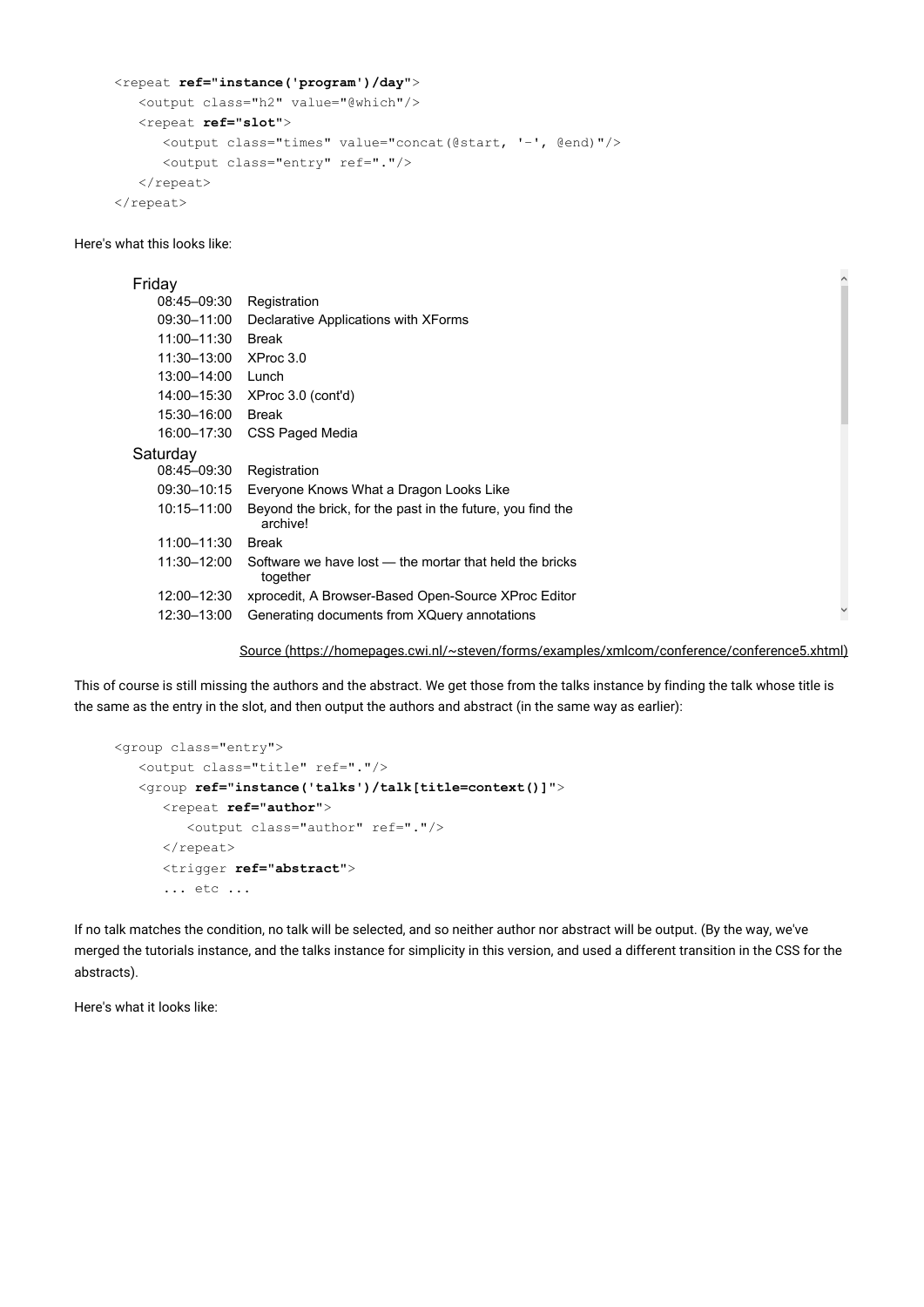| Friday      |                                                                                                           |  |
|-------------|-----------------------------------------------------------------------------------------------------------|--|
| 08:45-09:30 | Registration                                                                                              |  |
| 09:30-11:00 | <b>Declarative Applications with XForms</b><br><b>Steven Pemberton</b>                                    |  |
| 11:00-11:30 | <b>Break</b>                                                                                              |  |
| 11:30-13:00 | XProc 3.0<br><b>Achim Berndzen</b><br>Norman Walsh                                                        |  |
| 13:00-14:00 | Lunch                                                                                                     |  |
| 14:00-15:30 | XProc 3.0 (cont'd)                                                                                        |  |
| 15:30-16:00 | <b>Break</b>                                                                                              |  |
| 16:00-17:30 | <b>CSS Paged Media</b><br><b>Tony Graham</b>                                                              |  |
| Saturday    |                                                                                                           |  |
| 08:45-09:30 | Registration                                                                                              |  |
| 09:30-10:15 | <b>Everyone Knows What a Dragon Looks Like</b><br>Tommie Usdin (Mulberry Technologies, Inc.)*<br>Abstract |  |
| 10:15-11:00 | Beyond the brick, for the past in the future, you find the<br>axahiyal                                    |  |

Source (https://homepages.cwi.nl/~steven/forms/examples/xmlcom/conference/conference6.xhtml)

## Dates and Times

Since the data contains times, an extra feature that we can add is to show which items are in the past, which in the future, and which is happening now.

For instance on Saturday at 11:30, the display could look like this:

| 09:30-11:00 | <b>Declarative Applications with XForms</b><br><b>Steven Pemberton</b>                                                                                           |
|-------------|------------------------------------------------------------------------------------------------------------------------------------------------------------------|
| 11:00-11:30 | <b>Break</b>                                                                                                                                                     |
| 11:30-13:00 | XProc 3.0<br><b>Achim Berndzen</b><br>Norman Walsh                                                                                                               |
| 13:00-14:00 | Lunch                                                                                                                                                            |
| 14:00-15:30 | XProc 3.0 (cont'd)                                                                                                                                               |
| 15:30-16:00 | <b>Break</b>                                                                                                                                                     |
| 16:00-17:30 | <b>CSS Paged Media</b><br><b>Tony Graham</b>                                                                                                                     |
| Saturday    |                                                                                                                                                                  |
| 08:45-09:30 | Registration                                                                                                                                                     |
| 09:30-10:15 | Everyone Knows What a Dragon Looks Like<br>Tommie Usdin (Mulberry Technologies, Inc.)*<br><b>Abstract</b>                                                        |
| 10:15-11:00 | Beyond the brick, for the past in the future, you find the<br>archive!<br>Karin Bredenberg (The Swedish National Archives)*                                      |
|             | Jaime Kaminski (University of Brighton)<br><b>Abstract</b>                                                                                                       |
| 11:00-11:30 | <b>Break</b>                                                                                                                                                     |
| 11:30-12:00 | Software we have lost - the mortar that held the bricks                                                                                                          |
|             | together<br>Peter Flynn (Silmaril Consultants)*<br><b>Abstract</b>                                                                                               |
| 12:00-12:30 | xprocedit, A Browser-Based Open-Source XProc Editor<br>Marco Geue (Hochschule Merseburg)<br>Gerrit Imsieke (le-tex publishing services GmbH)*<br><b>Abstract</b> |
| 12:30-13:00 | <b>Generating documents from XQuery annotations</b><br>Andrew p Bunce (Quodatum Ltd)*<br><b>Abstract</b>                                                         |
| 13:00-14:00 | Lunch                                                                                                                                                            |
| 14:00-14:45 | <b>XQuery for Data Workers</b><br>Alain Couthures (agenceXML)*<br><b>Abstract</b>                                                                                |
| 14:45-15:30 | Subcheck - a validation framework<br>Andreas Tai (IRT - Institut fuer Rundfunktechnik GmbH)*                                                                     |
|             | Michael Seiferle (BaseX GmbH)<br><b>Abstract</b>                                                                                                                 |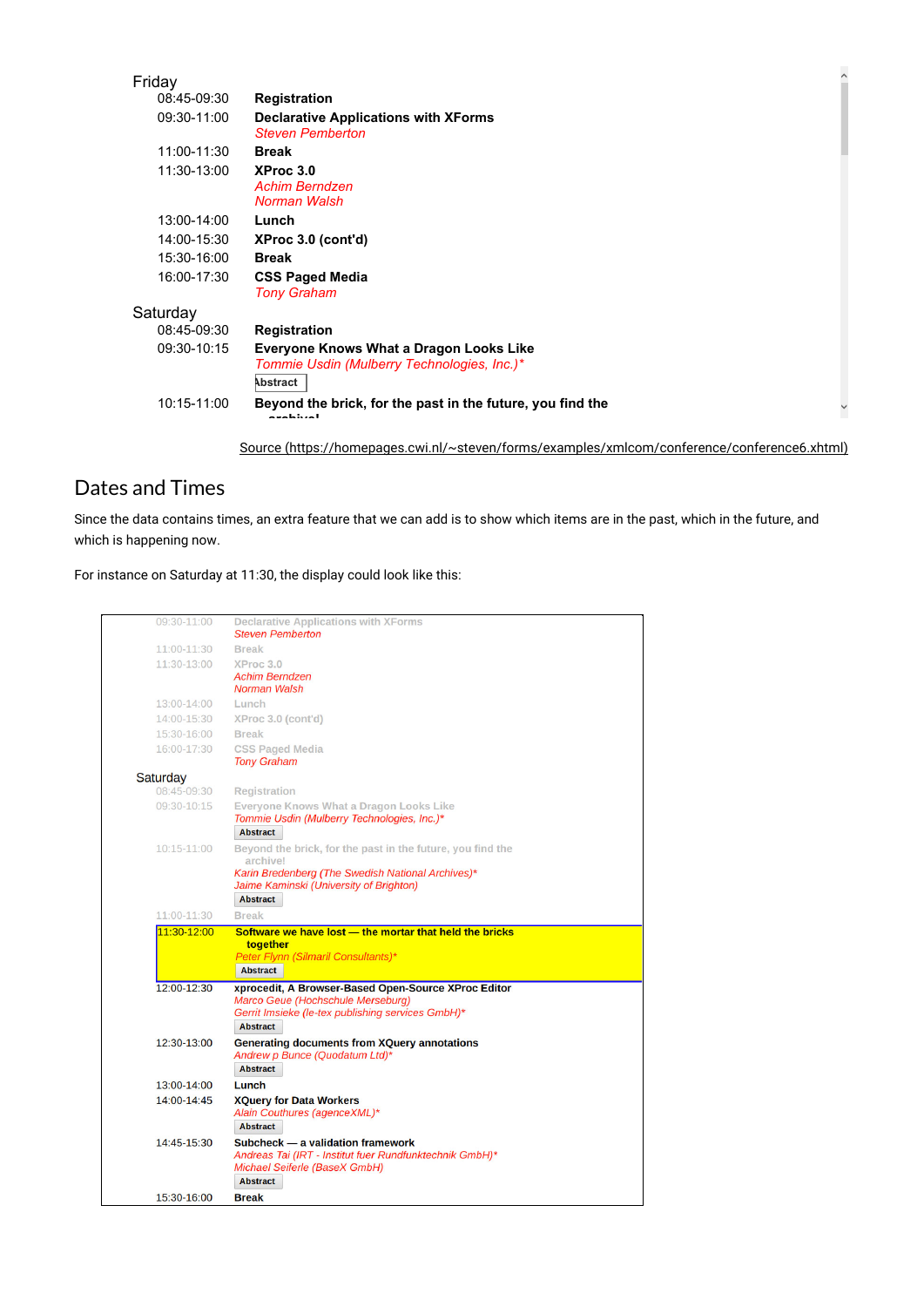To achieve this, we only have to compare the time for the slot with the time now: if the slot end time is less than the current time, the slot is in the past, if the start time is less than the current time, but the end time isn't, then the slot is now active, and otherwise the slot is in the future.

In essence, we set the class of the slot by calculating which of three it is, past, future, or now:

```
 <repeat ref="slot"> 
   <group class="{if(@end &lt; instance('admin')/now, 'past',
                 if(@start < instance('admin')/now, 'now',
                                                         'future'))}">
```
That is the essence. Now the detail.

To do the comparisons properly, we need both the time and the date. And because the computer displaying the page may be set to a different timezone, we need the timezone information as well.

One approach would be to set all the start and end attributes in the program data file to include full date and time information:

<slot start="2019-06-07T08:45:00+01:00" end="2019-06-07T09:30:00+01:00">Registration</slot>

and then display the times accordingly:

```
\langle , and the contract of the contract of the contract of the contract of \langle<output class="times" value="concat(substring(@start, 12, 5), '–', substring(@end, 12, 5))"/
```
Then the comparisons would be simple. We have the times in the timezone of the conference, but we need to convert them to the timezone of the computer displaying the page:

```
class="{if(adjust-dateTime-to-timezone(@end) < instance('admin')/now, 'past', 
         if(adjust-dateTime-to-timezone(@start) < instance('admin')/now, 'now', 
                                                                           'future'))}">
```
All that we then need to do is update the now value every minute. At startup we dispatch an event we shall call tick :

```
<action ev:event="xforms-ready"> 
    <dispatch name="tick" targetid="m"/> 
</action>
```
and we catch it, update the now value, and dispatch another tick , with a delay of a minute (in milliseconds):

```
<action ev:event="tick"> 
   <setvalue ref="instance('admin')/now" value="local-dateTime()"/>
    <dispatch name="tick" delay="60000" targetid="m"/> 
</action>
```
That solution, though simple, does require a lot of fiddly work for the author of the data. The other option is to include the parts of the date and time in the data at suitable points:

```
<program> 
  <day which="Friday" date="2019-06-07" timezone="+01:00">
     <slot start="08:45" end="09:30">Registration</slot>
```
(The timezone needs to be included per day, for the case that the conference straddles a change to or from daylight savings time.)

In this case, the display of the times remain the same as the old method, but the comparisons have to be done differently. For each slot we have to construct the time to compare:

```
concat(../@date, 'T', @start, ':00', ../@timezone)
```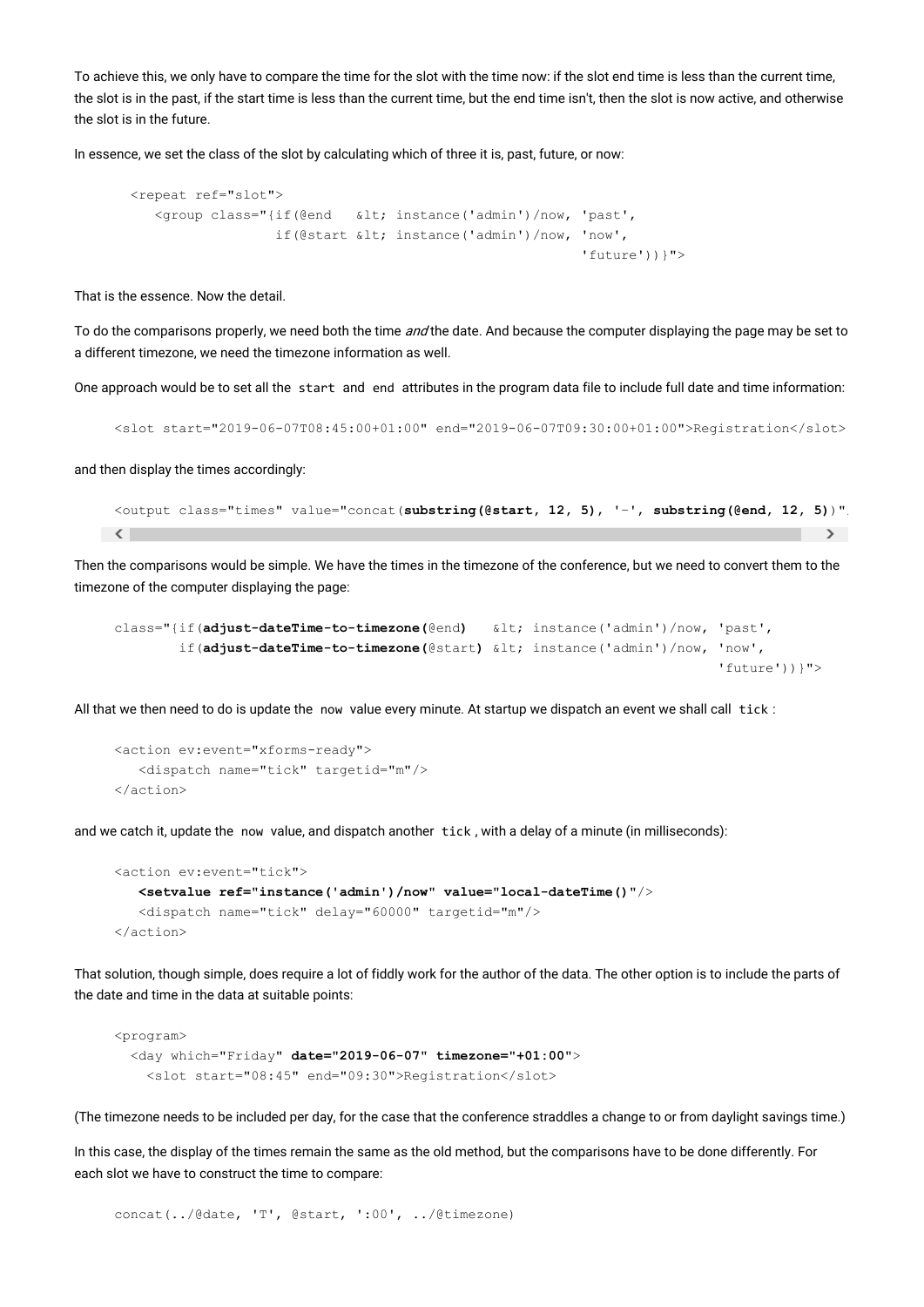and again convert to the right timezone::

```
adjust-dateTime-to-timezone(concat(../@date, 'T', @start, ':00', ../@timezone))
```
Here it is working. I have faked the dates, so that the conference appears to start today, and the times are in your timezone, so that you can see it working.

#### $\widehat{\phantom{a}}$ **Friday**<br>08:45-09:30 Registration 09:30-11:00 **Declarative Applications with XForms Steven Pemberton** 11:00-11:30 **Break** 11:30-13:00 XProc 3.0 **Achim Berndzen** Norman Walsh 13:00–14:00 **Lunch** 14:00–15:30 **XProc 3.0 (cont'd)** 15:30–16:00 **Break** 16:00–17:30 **CSS Paged Media** *Tony Graham* **Saturday** 08:45–09:30 **Registration** 09:30–10:15 **Everyone Knows What a Dragon Looks Like** *Tommie Usdin (Mulberry Technologies, Inc.)\** **Abstract** 10:15–11:00 **Beyond the brick, for the past in the future, you find the**   $\checkmark$

Source (https://homepages.cwi.nl/~steven/forms/examples/xmlcom/conference/conference7.xhtml)

### Error checking

Suppose that there is a talk in the talks document that was forgotten in the program, or added twice to the program by mistake. To warn for that we repeat over the talk titles:

```
<repeat ref="instance('talks')/talk/title">
```
and output those that don't occur exactly once in the program:

<output class="warning" ref="**.[...condition here...]**"/>

How do we find out how many times a title occurs in a program? We locate all slots in the program with that title:

instance('program')/day/slot[**. = context()**]

and then count them:

```
count(instance('program')/day/slot[. = context()])
```
That count should be 1.

In full:

```
\langle , and the contract of the contract of the contract of the contract of \langle<repeat ref="instance('talks')/talk/title"> 
    <output class="missing" ref=".[count(instance('program')/day/slot[. = context()]) != 1]"/
</repeat>
```
If there are no missing or duplicated talks, nothing will show up.

One other thing we can check for is that there are no unaccounted gaps between slots, by reporting all the slots whose start time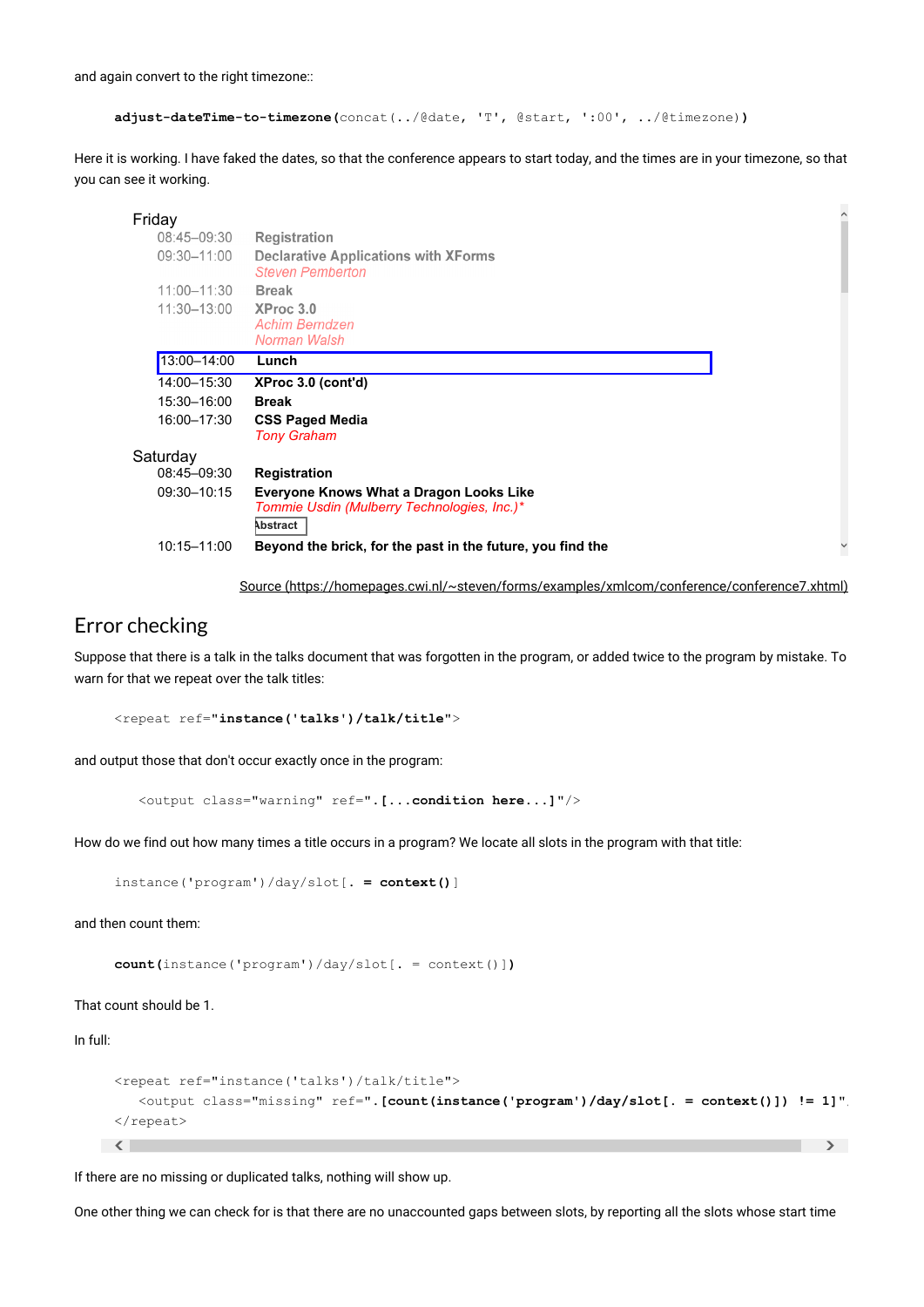```
<repeat ref="instance('program')/day/slot[ 
              position() != 1 and @start != preceding-sibling::slot[1]/@end]">
    <output class="gap" 
           value="concat('On ', ../@which, ' there is a gap between ', 
                          preceding-sibling::slot[1]/@end, ' and ', @start)"/> 
</repeat>
```
# **Error check**

In talks file but not in program: Using XForms to locate lost conference papers

On Saturday there is a gap between 2019-06-08T17:30:00+01:00 and 2019-06-08T18:00:00+01:00

Source (https://homepages.cwi.nl/~steven/forms/examples/xmlcom/conference/error-check.xhtml)

But if we can check that they abut, why not just assume they do? Each slot then only needs a start time, and unless there is an end time given, we can assume it ends at the start time of the next slot:

```
<program> 
   <day which="Friday" date="2019-06-19" timezone="+01:00"> 
     <slot start="08:45">Registration</slot> 
     <slot start="09:30">Declarative Applications with XForms</slot> 
     <slot start="11:00">Break</slot> 
     <slot start="11:30">XProc 3.0</slot> 
     <slot start="13:00">Lunch</slot> 
     <slot start="14:00">XProc 3.0 (cont'd)</slot> 
     <slot start="15:30">Break</slot> 
     <slot start="16:00" end="17:30">CSS Paged Media</slot>
   </day> 
   <day which="Saturday" date="2019-06-20" timezone="+01:00"> 
       ...
```
In this version, instead of displaying the times with

<output class="times" value="concat(**@start, '–', @end**)"/>

we display the end time if it is given, and otherwise the start time of the next slot:

```
<output class="times" 
         value="concat(@start, '–', if(@end, @end, following-sibling::slot/@start))"/>
```
So here is the final version, again with faked dates and timezone, so that you can see it working, and a different CSS style for the current talk: